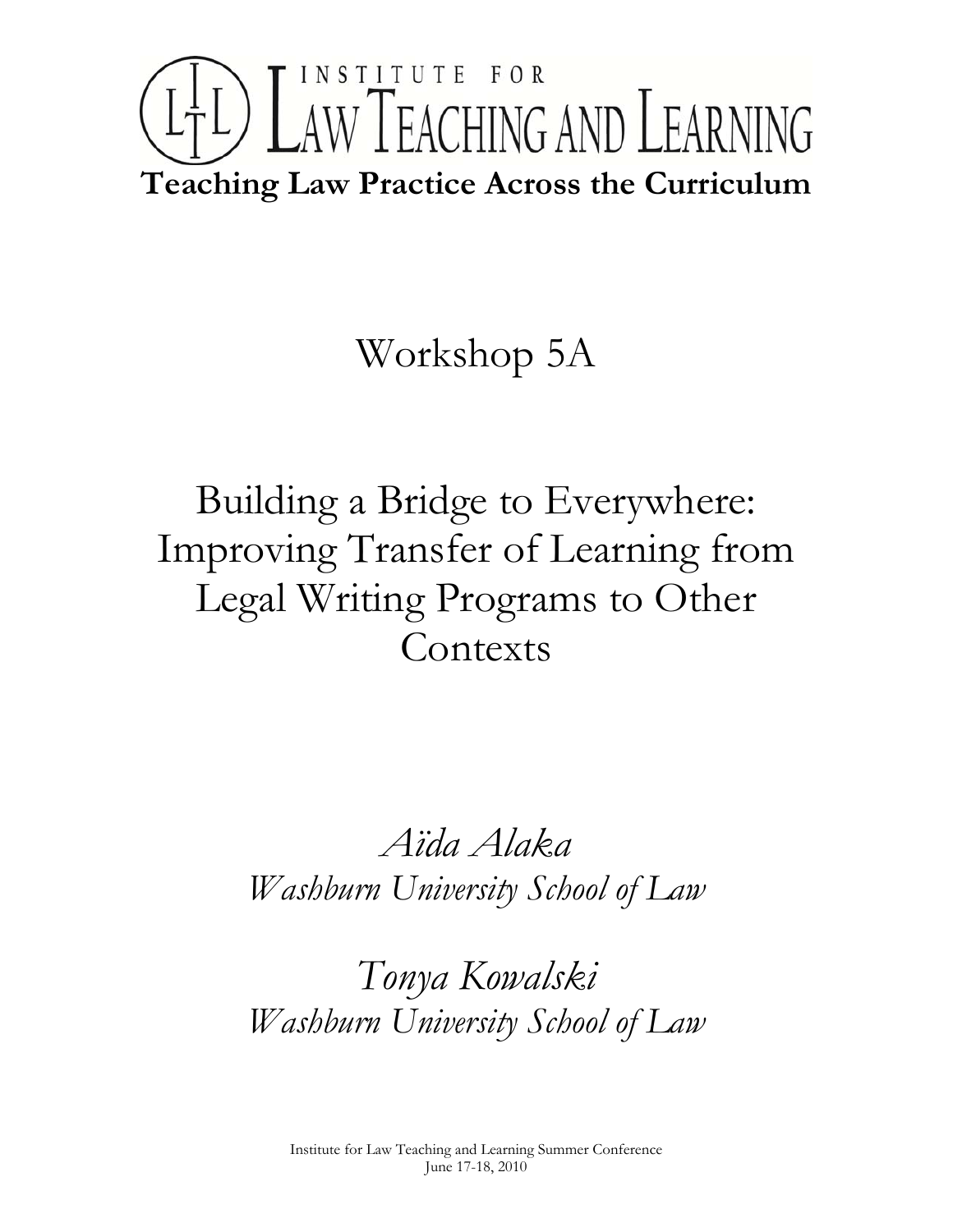#### WORKSHOP DESCRIPTION

#### SUMMER 2010 CONFERENCE THE INSTITUTE FOR LAW TEACHING AND LEARNING

#### **Building a Bridge to Everywhere: Improving Transfer of Learning in Law School**

Aïda M. Alaka, Associate Professor of Law Tonya Kowalski, Associate Professor of Law Washburn University School of Law Topeka, Kansas

Research in "transfer of learning" offers the legal academy tools to help students "bridge" newly-acquired legal writing skills throughout their law school experience and beyond. This workshop will draw from the relevant educational literature and the presenters' own experiences in putting theory into practice and provide workshop participants hand-on experience in developing appropriate techniques for their own classrooms. After an introduction to transfer of learning theory, workshop participants will design a plan to increase transfer, focusing on problems they believe are important in their own classrooms or institutions.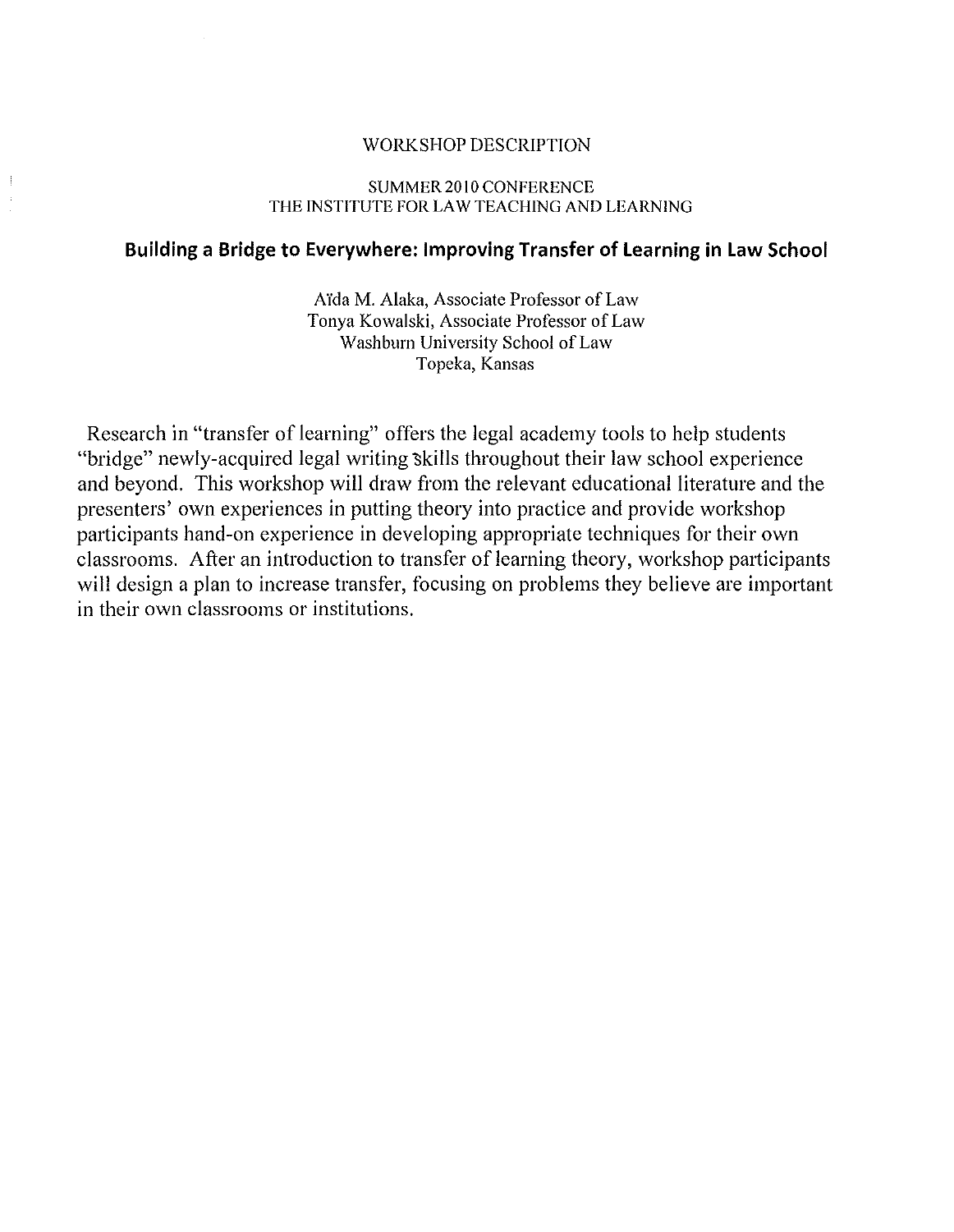#### Building a Bridge to Everywhere: Improving Transfer of Learning in Law School

Aida M. Alaka, Associate Professor of Law Tonya Kowalski, Associate Professor of Law Washburn University School of Law Topeka, Kansas

## All-Purpose Transfer Exercise

*Referenced in:* Tonya Kowalski, *True North: Navigatingfor the Trallsfer ofLeaming in Legal Education,* 36 Seattle U. L. Rev. \_\_ (Fall 2010).

#### Instructions

Sometimes it is difficult to digest all the different topics and assignments in law school in such a way that you can "encode" them for future use. This exercise draws upon research in the science of "transfer of learning" to help you use your work not just to succeed in school, but to develop into a prepared and engaged professional. The purpose of this exercise is to help you to draw upon previous instruction and experience in order to complete an assignment in law school, or perhaps even in a clerkship or externship. It is also designed to help you learn from the assignment in such a way that you can eventually transfer your experience to law practice. Finally, the exercise also encourages the development of motivation around "big picture" concerns beyond grades, in order to make the learning deeper and easier to access later, when you are practicing law. As you get used to using these methods for "transfer thinking," eventually, you should no longer need to use this formal exercise every time. Instead, when you feel stuck, you can read it occasionally as a refresher.

#### Understanding Expectations

- $\Box$  What are the goals of this task or assignment? What instructions were provided? Is it clear what you are supposed to learn from it? If not, reflect on the content of the chapter you are reading or on the material you have discussed in class, and see if you can connect it to the task at hand.
- $\Box$  Take a moment also to look at the Core Skills Compass and the list of skills it contains in each of the four quadrants. While you are in "big picture," brainstorming mode, what kinds of skills seem to be called for in this task?

#### Drawiug upon General Knowledge

- $\Box$  Whatever type of project you are working on, it is designed to help you process and deepen your understanding of the topic you are studying in class. Whether you are taking a course or working in a practice environment, your current task likely also builds upon knowledge you learned earlier, perhaps even in other courses.
- $\Box$  What doctrinal area is implicated by your problem, and does it intersect with any other areas of law? Do you see any familiar legal concepts or terminology that you have also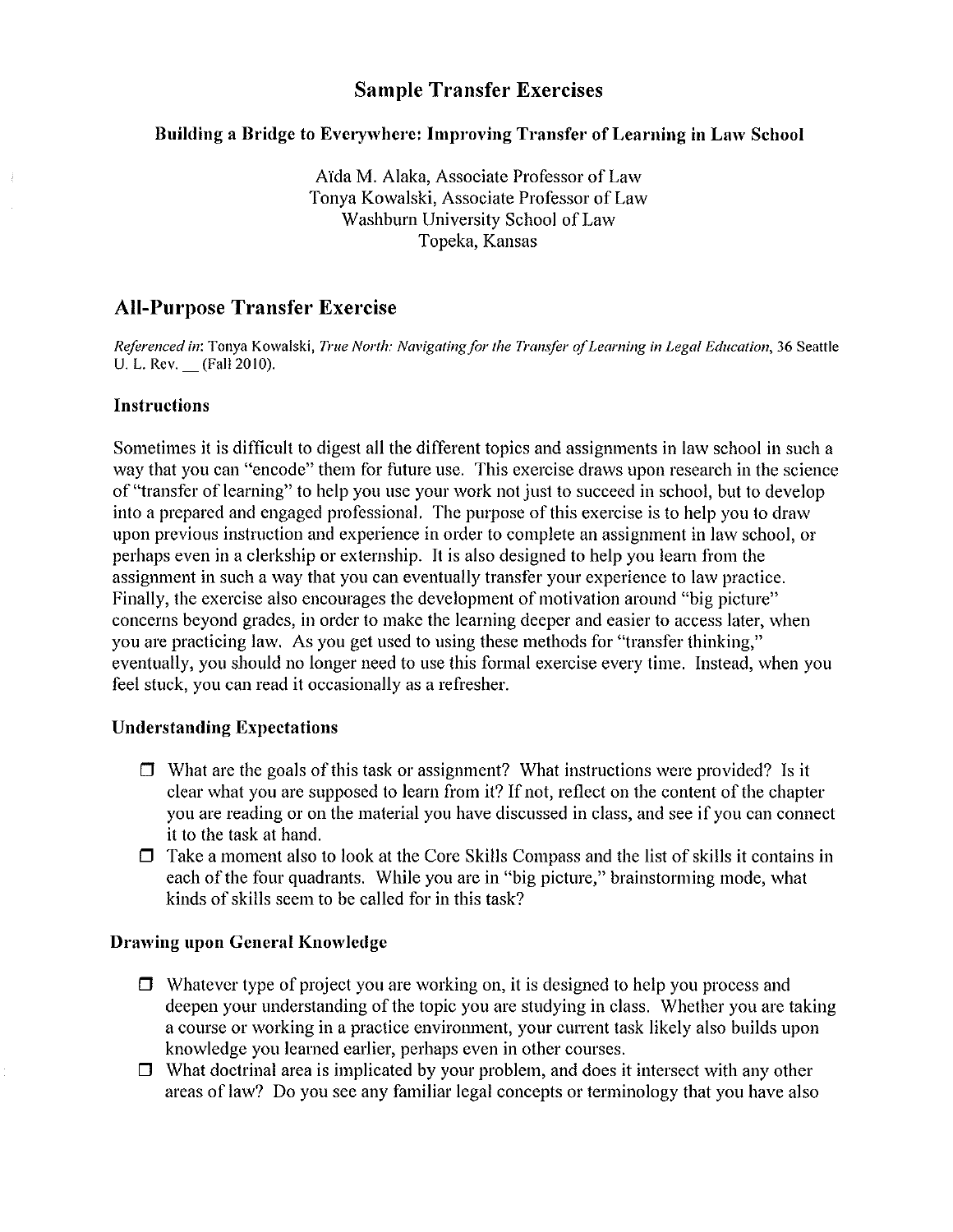noticed in your other courses? Are you supposed to be looking at the law for a particular jurisdiction, or the general blackletter law (note that the blackletter law is sometimes divided into majority and minority views)?

 $\Box$  Usually problems on exams, in books, or in law practice look different from the cases and materials studied in class. Every case is different, so working on problems that don't exactly fit with what you already know is great experience for new lawyers. Looking back over the material you have studied, what general rules or principles can you extract from the cases and statutes you studied? You probably studied cases and hypotheticals that applied those principles in varied situations. How is your current fact pattern similar or different to those situations?

#### Drawing upon Lawyering Skills

- $\Box$  Now take a look at the Applied Skills Guides for skills clusters on the Core Skills Compass. If the skills for one of the quadrants seem strongly implicated by the assignment, for example, a memo calling for mostly formal analysis, or a textbook exercise calling for critical reasoning about history and policy, how should you likely apply that skill in the given context?
- $\Box$  What past opportunities have you had in law school to practice these skills? For example, if you are doing a simulation for a depositions class, think about how your experience with formal analysis in legal writing and other classes have prepared you to think about problems in terms of the elements of a cause of action. If you are preparing for a simulated client counseling session, think not only about the elements of the claim, but about how professionalism and ethics are implicated by how you communicate with the client, and how critical thinking skills, like the ability to solve problems and see non-legal solutions, plays into your counseling approach.

#### Finding and Working with Models

- $\Box$  When faced with a new assignment, it is natural to want to see samples of a successful product, and perhaps even an unsuccessful product for comparison. Sometimes your professor will be able to provide models, but it is not always feasible. For some things, you can also find models in other places.
- $\Box$  What sample models are available from your professor or from secondary sources? Your library probably contains video tutorials of depositions and trial technique. Your professor may have old exams or briefs on reserve or on your course website. Large legal research databases like Westlaw and Lexis often contain sample complaints, briefs, and motions, as do litigation forms series like Moore's Federal Practice and Am. Jur. Pleading and Practice. Similar series contain transactional forms for different practice areas.
- $\Box$  Both in law school and in practice, models are typically imperfect, and rarely welltailored to a new case or problem. Instead of searching in vain for the perfect model, try to adapt from the naturally flawed examples you find after a reasonable search. What are the potential pitfalls in the model I am using? Are there places where I could improve upon the technique, explain something better, or tailor it to my facts and jurisdiction? Is the language in a sample form archaic, and in need of a plain-English overhaul?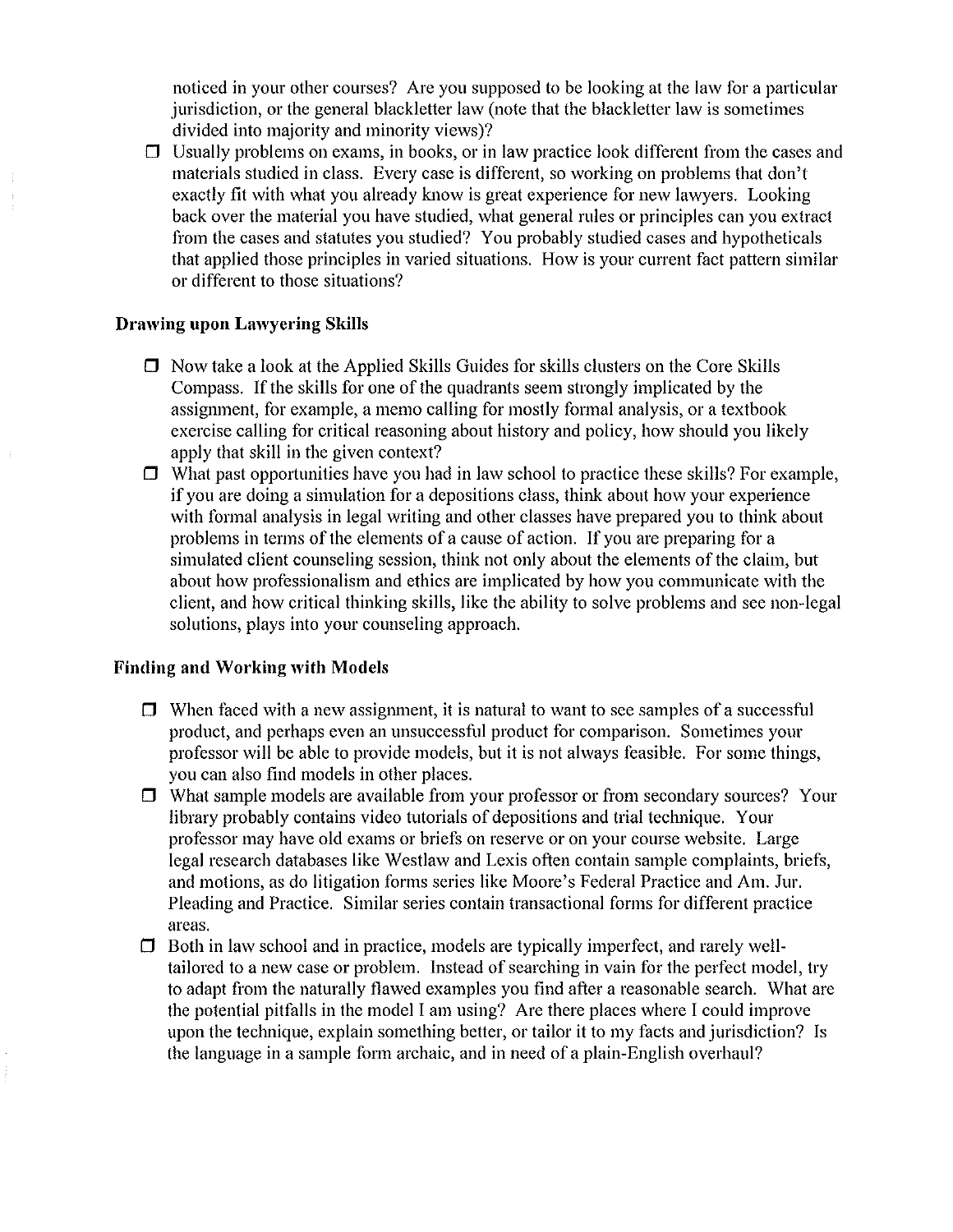#### Drawing upon Analogous Experience

- $\Box$  If this is the very first time you have done this kind of assignment, for example, your first memo, you can expect to struggle with it. But you can still draw upon your previous experiences. What writing habits, research habits, scheduling, and editing processes have worked well for you in the past? What classroom or textbook exercises helped you practice the components of the task you are doing now?
- $\Box$  What life experiences, moral and political questions, and other areas of law might come to bear on this problem? Be careful to make sure that your task calls for analysis outside of the blackletter law. Consult your assignment instructions, models, professor, and Applied Skills Guides to anticipate how to use your knowledge and skills appropriately for the given context.

#### Anticipating Future Applications

- $\Box$  The main goal of law school is to develop knowledge and skills that you can carry into any kind of practice. If you envision some likely future applications now, it is more likely that you will be able to "encode" your knowledge for access later.
- $\Box$  Can you envision a case in which you might use the type of legal knowledge you are studying? Even seemingly archaic rules like those in property come into play surprisingly often in certain kinds of practice. Consider talking to a lawyer-mentor. If you have trouble imagining a case, remember that any practice you get in legal problemsolving builds your repertoire for practice.

#### Cultivating Internal Motivation

- $\Box$  Research shows that relying solely on performance-based motivators, like grades and class rank, tends to inhibit the ability to transfer skills and knowledge to a new problem. On the other hand, emphasis on "mastery"-based motivations, like becoming a competent advocate and helping others, tend to enhance that ability.
- $\Box$  What was your primary motivation for coming to law school? If it was to get a secure job in an interesting field, how might you relate this assignment to that goal? If you like mathematical problems and issues with clear rules attached, does it help to think of your task as a puzzle to be solved? If your primary motivation centered on concerns like justice or a particular cause, how might you think of this assignment as a stepping stone toward your goal? Can you relate the particular skills and knowledge to part of your plan for becoming a lawyer competent to carry out that mission?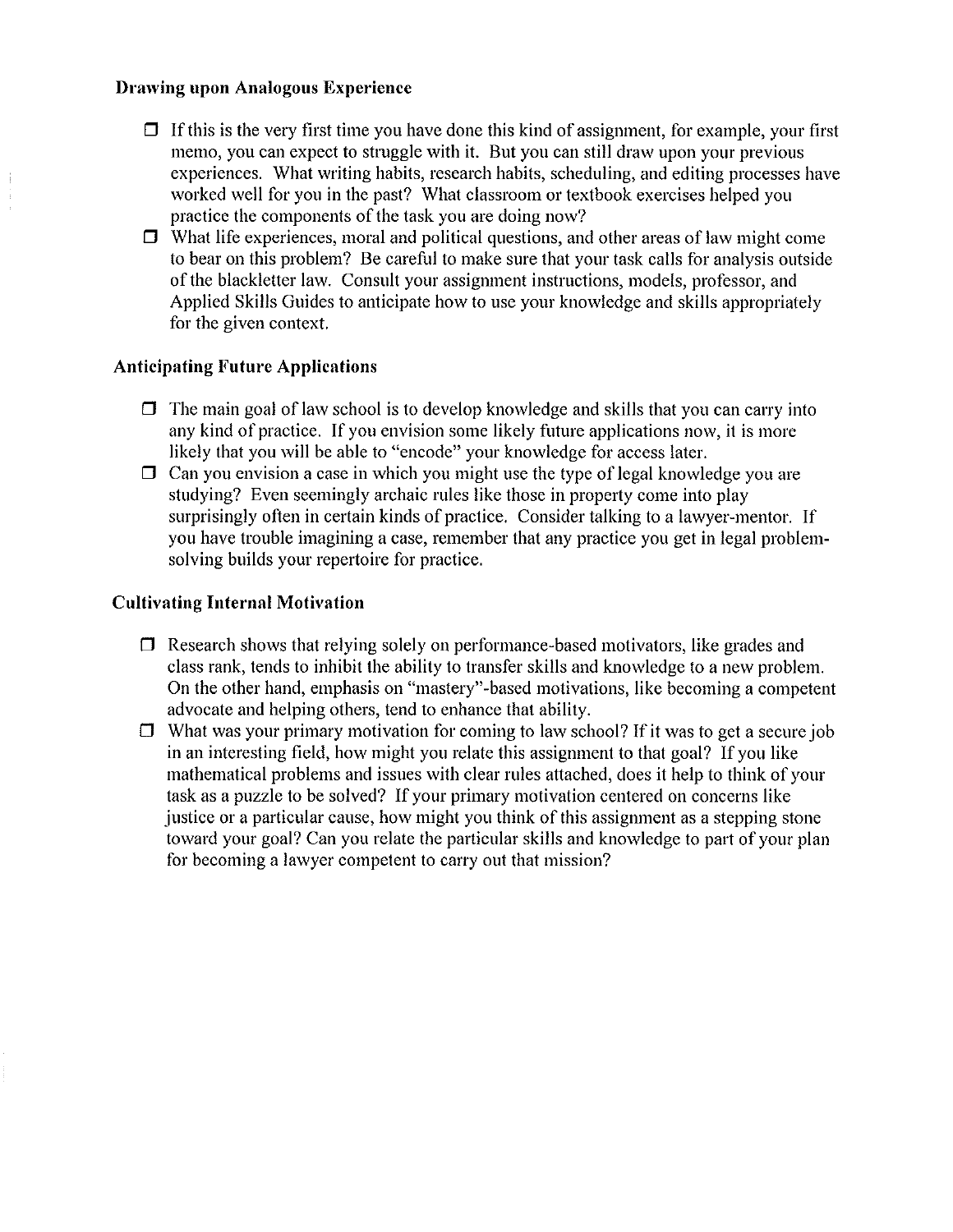## Tailored Transfer Exercise lA: Writing Self-Assessment IA

*Referenced in:* Aida M. Alaka, *The Phenomenology ofError in Legal Writing,* 28 Quinnipiac L. Rev. I (2009).

#### Instructions

Last semester, you began the process of finding, reading, and analyzing the law. In LARW I, you started applying these new skills in "legal writing." You spent a great deal of effort doing so. This exercise is designed to help you maximize those efforts by asking you to reflect on what you did well and what you can improve on in LARW II. There are no right or wrong answers. Please answer the following questions in as little or as much space as you choose. Please turn in one copy and keep a copy for yourself. As you work on your brief this semester, think about your answers to these questions and reflect on whether you are taking the necessary steps to maximize your strengths and overcome your weaknesses.

#### Reflecting on Legal Writing

- a. What is "legal writing"?
- b. How is legal writing different from other academic or occupational writing you have done?
- c. How is it similar?

#### Reflecting on Your Study Skills and Habits

- d. When you began the semester, how did you approach the task of legal writing?
- e. Was that approach the same or different from the approach you used in college or graduate school?
- f. Was it effective?
- g. Did your approach change over the course of the semester? If so, how and why?
- h. Do you plan to change your approach to this course this semester? Why or why not?

#### Using Feedback

Review the graded versions of your Closed Memo, Open Memo, and Final Open Memo and:

i. determine whether you received any consistent praise and/or criticism over the course of the semester; and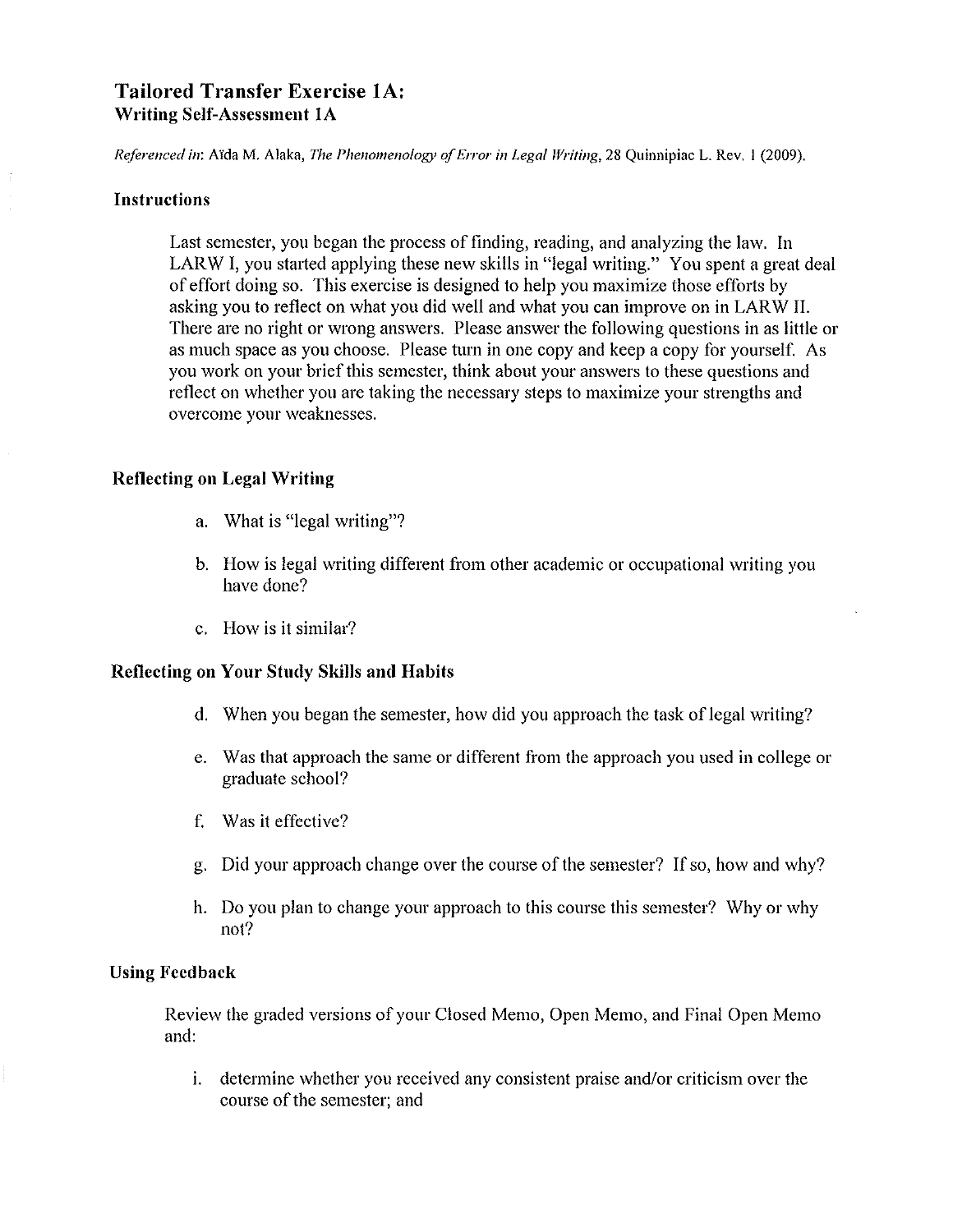- j. determine whether you fully understand the praise and/or criticism you received.
- k. Do you think you used the comments you reeeived on your work as effectively as you could have? Why or why not?

#### **Understanding Strengths and Weakncsscs**

- I. List ways in which your legal analysis, research and writing improved.
- m. List ways in which your legal analysis, research, and writing can still improve.
	- i. These lists can include *technical aspects* of writing, such as grammar, punctuation, and citation, *substantive aspects* of legal writing, such as thoroughness in research, use of facts and law, and appropriate depth of support for your conclusions, formal *aspects* of writing, such as headings and umbrella paragraphs, and/or *other aspects* of legal writing, such as transitions and use of quotations.
	- 11. These lists can also include critical reading and analysis skills, attention to detail and any skill we discussed in class last semester.
- n. If you improved certain aspects of your writing, provide insight into *why* you think you improved in those ways.
- o. For areas in which you feel you did not make sufficient progress, identify some of the hurdles you need to overcome to address the issues.
- p. Identify two goals you have for improving your legal writing, analysis, and research this semester.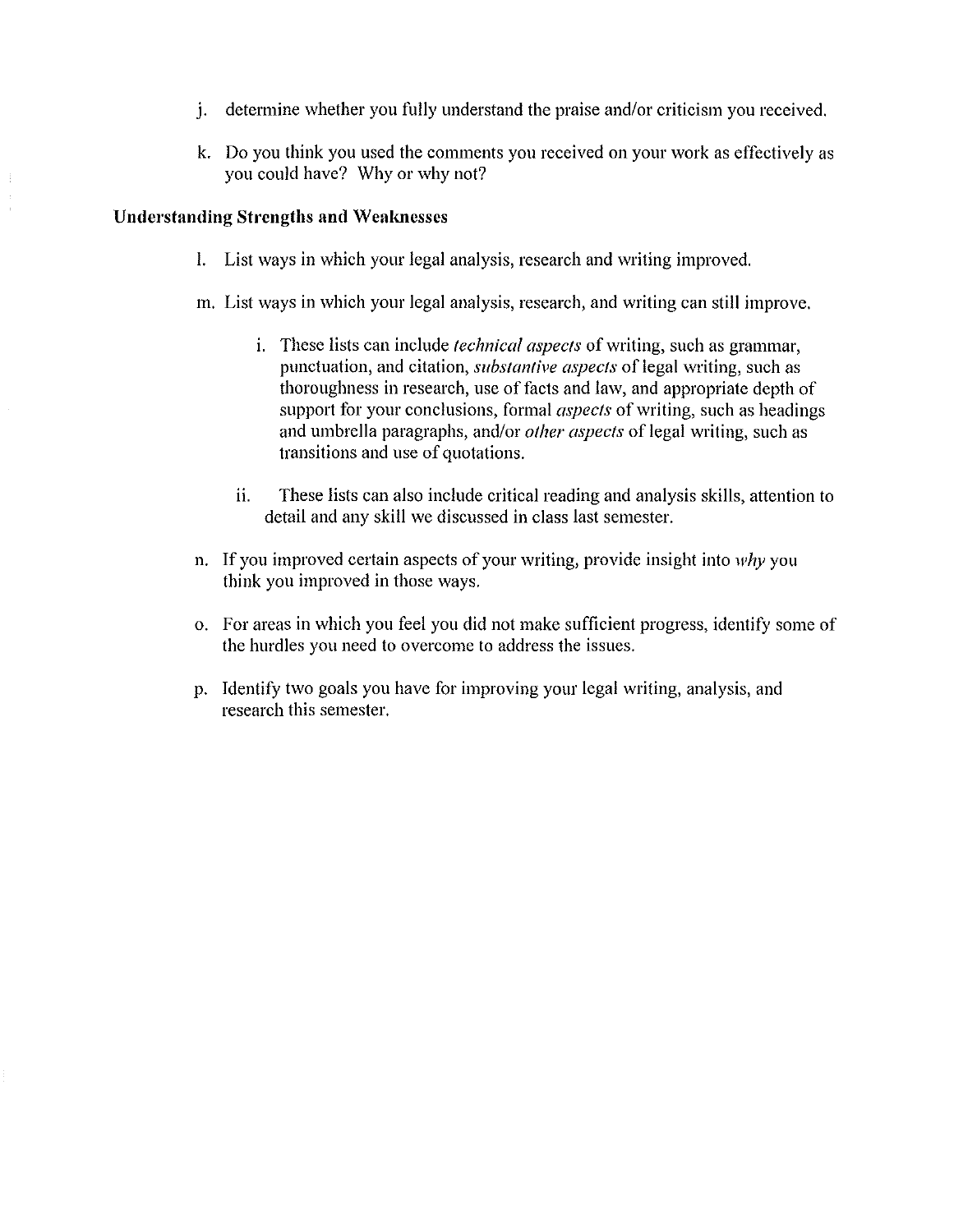## **Tailored Transfer** Exercise **IB:** Writing Self-Assessment Follow-up

*Referenced in:* Mda M. Alaka, *111e Phenomenology ofError in Legal Writing.* 28 Quinnipiac L. Rev. I (2009).

#### Instructions

At the beginning of the semester, you were asked to reflect on your experiences in LARW last semester. Please review what you wrote and answer the following questions.

- I. If you planned to change your approach to the course this semester, did you in fact do so?
	- a. If you did:
		- i. How did your approach change?
		- ii. Do you feel like your approach has been effective so far?
		- iii. Why or why not?
	- b. If not, why not?
- 2. If you identified ways in which your legal writing can improve, describe any steps you have taken this semester to improve your writing.
- 3. If you identified hurdles that you would need to overcome to improve your legal writing skills, describe any steps to have taken to overcome those hurdles.
- 4. Do you feel like the steps you have taken to improve your writing skills or to overcome hurdles have been successful? Why or why not?
- 5. Have you met the goals you set for yourself at the beginning of the semester? Why or why not?
- 6. List two or more goals you have for improving specific aspects of your performance in legal analysis, research and/or writing between now and the end of the semester.
- 7. Identify any concrete acts you think could help you to achieve those goals.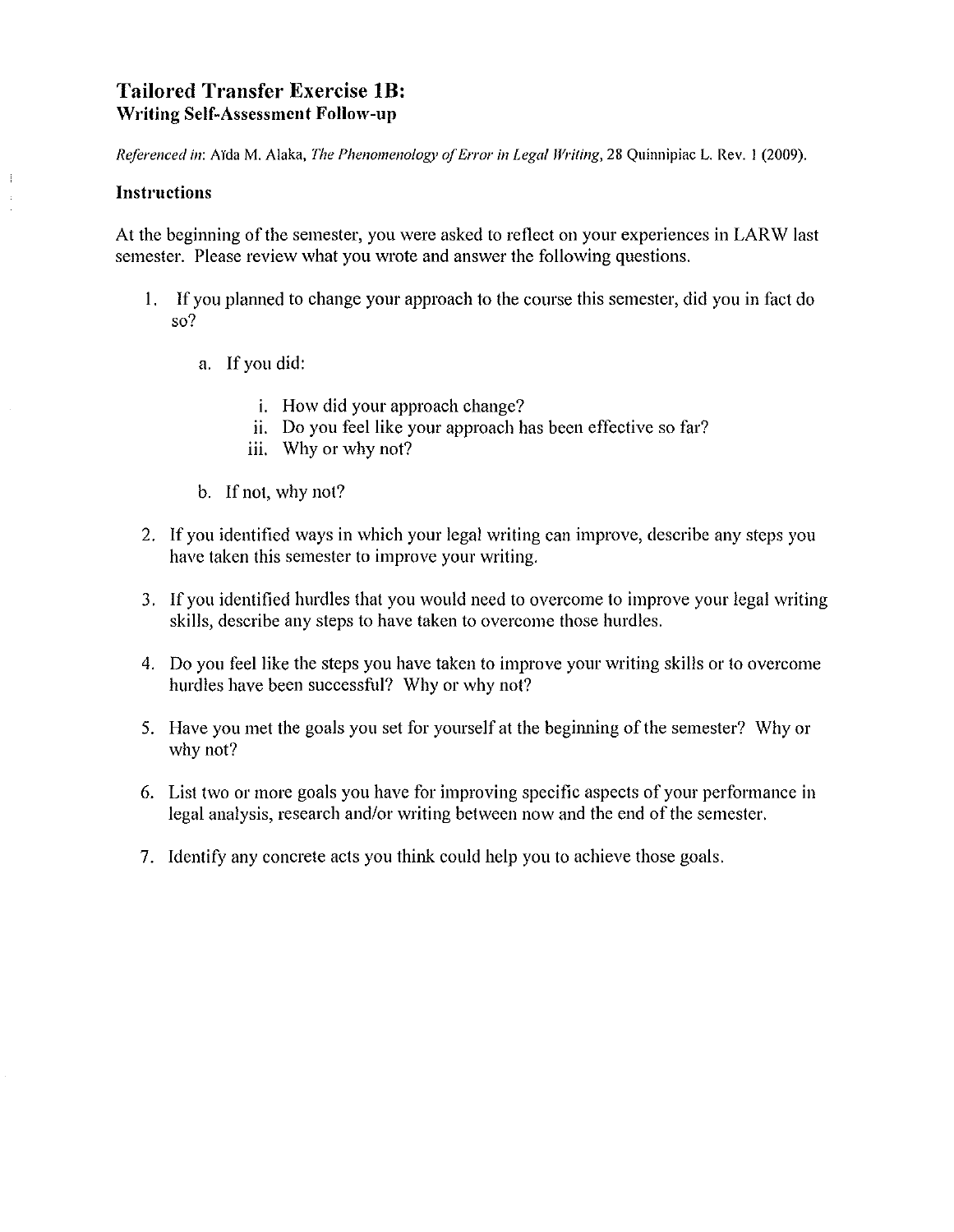## Tailored Transfer Exercise 2: Legal Writing to Clinic (Client Advice Letter)

*Referenced in:* Tonya Kowalski, *Trlle North: Navigatingfor the 1)'ansfer ofLearning in Legal Edllcalion,* 36 *Scali*Ie U. L. Rev. \_ (Fall 2010).

#### Instructions

The purpose of this exercise is to help you to recall legal analysis and letter-writing skills that you learned in your first-year legal writing class. Your supervising attorney may wish you to use it as a checklist, or, if you are new to the clinic, you may be asked briefly to answer these questions and turn them in with your first draft letter. You may also have business letter writing experience in your employment history. If you did not work on client letters in your legal writing course, this exercise will ask you to locate and study instructional resources before undertaking this project.

#### **Locating Resources**

- $\Box$  What textbooks and legal writing guidebooks do I already own that could help me get started on this task? Are there any relevant instructions in the clinic manual?
- $\Box$  Using the law library catalog, are there any other legal writing textbooks or guides that would help me develop a good set of criteria for a client letter?
- $\Box$  What sample letters are available in the clinic bank, or in previous client files? Are they good samples? From my research, what criteria should I use to evaluate the quality of a sample letter?

#### Formal Components

- $\Box$  What style letterhead does my clinic use, and how do I locate it on the computer network? Should I try to incorporate the letterhead myself, or does the clinic prefer that our support staff perform that function?
- $\Box$  What typographical formatting style does my clinic prefer, for example, margins and alignment? Do we use block style, modified block style, or semi-block style (see http://owl.english. purdue.edu/owl/resource/653/02/)? What about the font type and size?
- $\Box$  Should anyone else other than the client file receive a copy of this letter? Normally, no one but the client gets a copy of the client letter, due to ethical considerations for client confidentiality. But in a rare case, such as where the client has a guardian, those names should appear on the cc: line under the signature block. Does my clinic note copies to the client file on the cc: line?
- $\Box$  Who will sign the letter, me or my supervising attorney?

#### Purpose

 $\Box$  What is the goal or purpose of this letter? Is it to provide advice in the form of a prediction, such as the likelihood of success on the merits? Or perhaps the advantages and disadvantages of taking a certain course of action? Will it require legal analysis, or more of a pragmatic assessment such as financial or emotional costs and time requirements? If unsure, you may need to talk to your supervising attorney again.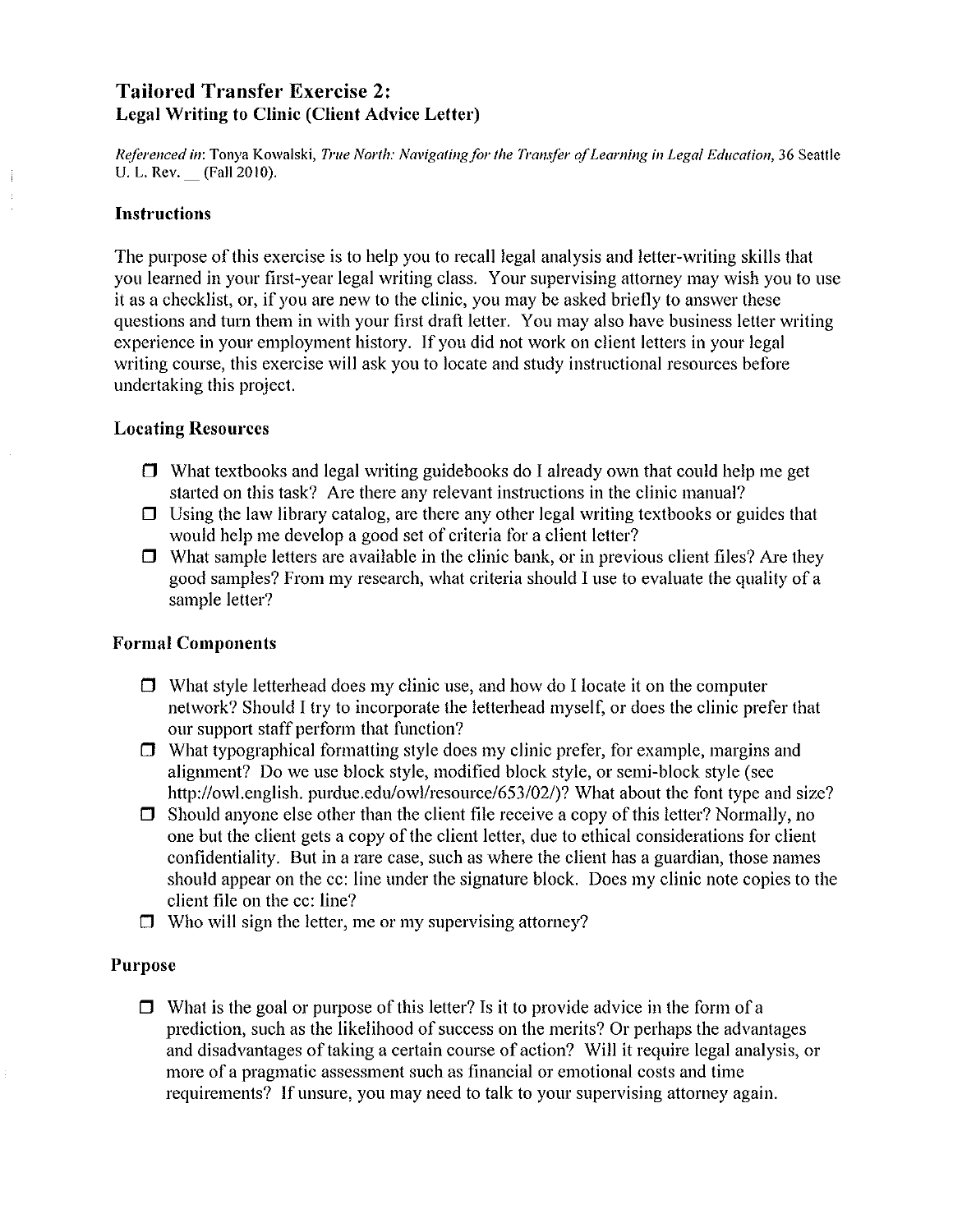- $\Box$  Is the purpose of the letter clearly stated in the opening paragraph?
- $\Box$  Are there any secondary purposes to the letter, such as to create a record of attorney/client communication, or even a scries of difficult communications with the client? If so, be sure to include that information in a diplomatic way so as to protect yourself, your supervisor, and the clinic.

#### Audience and Tone

- $\Box$  What is the client's level of education or business experience?
- $\Box$  What is the client's level of familiarity with the legal process and legal terminology?
- $\Box$  If working with a child client, is he or she so young that the audience is truly an adult reader, such as a guardian? Should the letter be addressed to that person instead? Or is he or she old enough that the letter should be written with her education and developmental level in mind?
- $\Box$  Is there a language barrier?
- $\Box$  Is the client in emotional distress? If there is bad news, how can it be stated accurately but compassionately?
- $\Box$  Would this client benefit from statements of empathy? If so, what is an appropriate amount of empathetic tone and language given the client's age, emotional state, personality, and familiarity with you and the law clinic?
- $\Box$  If the client has experienced frustration due to delays in court proceedings, difficulties obtaining evidence, and so on, what kind of reassurance or sympathy can you provide without providing false hope?
- $\Box$  If the client is frustrated with the clinic's legal representation, or likely to become frustrated with the nature of the advice rendered, what diplomacy might you exert in the letter to help assuage the situation?
- $\Box$  Have you taken into consideration this letter's future or unknown audience? If the client ever entered into a dispute with the clinic, would you feel comfortable about an outside attorney or judge reading this letter?

#### Factual Basis

- $\Box$  What underlying assumptions does the legal advice make about the facts of the case?
- $\Box$  Would any additional information or clarity affect the analysis or advice given?
- $\Box$  Have you protected the clinic by asking the client to verify the facts, to identify inaccuracies, or to provide new information?

#### Legal Analysis

- $\Box$  Given the client's level of legal sophistication, should you cite authority in your explanation of the law? Even if your client would be overwhelmed by formal citations, should you identify your authorities for the future or unknown reader mentioned above? If not, are the authorities well documented elsewhere in the client's file, such as in an internal memo?
- $\Box$  Does the analysis follow a basic IRAC structure for each issue, providing an issuespecific topic sentence, legal rule, comparison and contrast to authority, and a conclusion?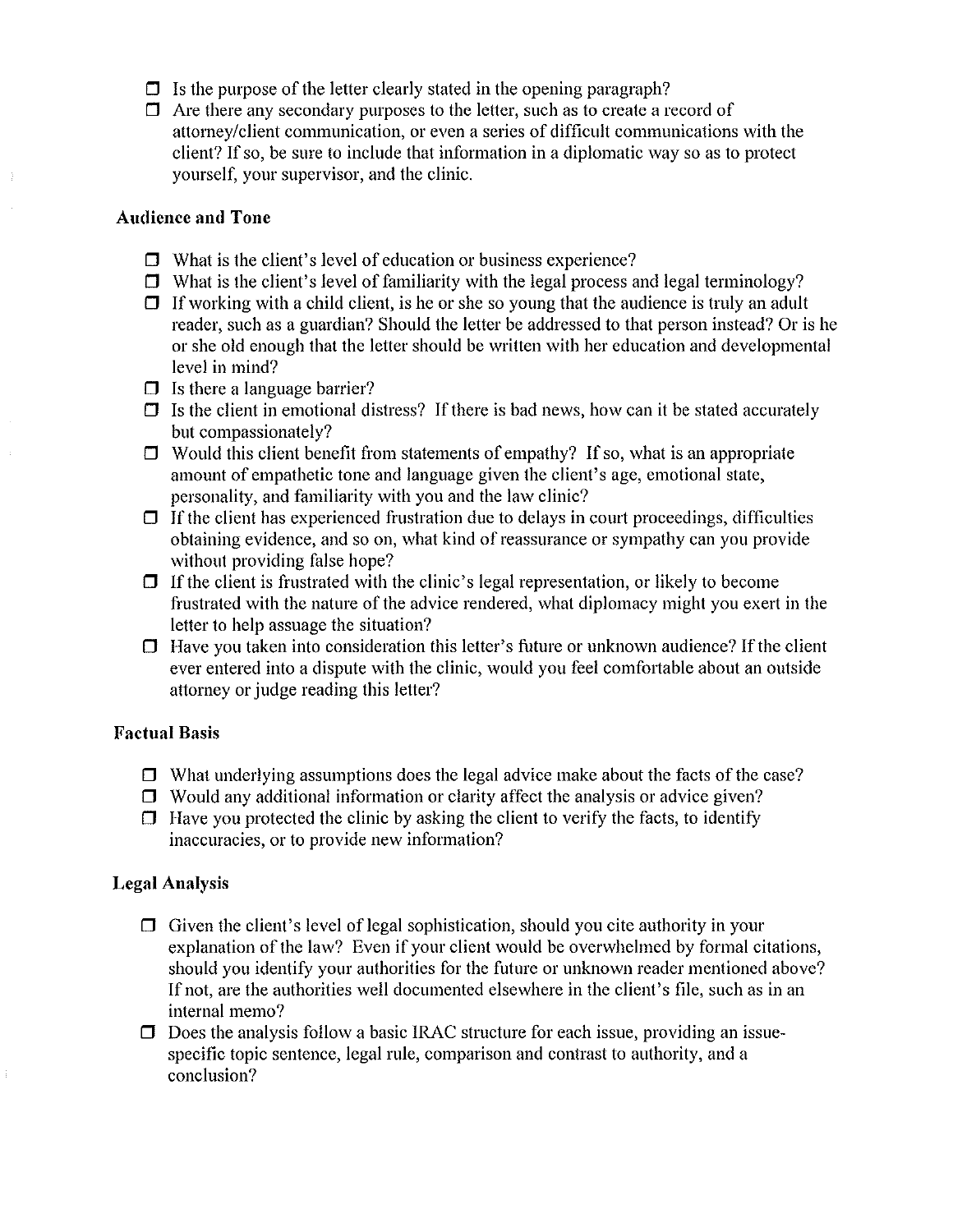$\Box$  Is enough information provided that the client could, without any further information, make a meaningful, potentially life-altering decision based on what he has read?

#### Advice

- $\Box$  Given the letter's purpose, identified above, is the advice to the client clearly stated? Is it stated both in the early paragraphs of the letter and then clarified and re-stated at the end?
- $\Box$  Does the letter state a clear position, rather than an open-ended "it depends" answer? If the advice centers on the likelihood of a certain outcome, is it phrased in terms of probability rather than possibility (almost anything is "possible," but is it likely to occur)? If an "it depends" answer is necessary, are the different variables and outcomes established in "if/then" form, so that the client can assess the outcomes?
- $\Box$  Does the advice follow with an offer to clarify information or establish a time to meet and discuss it? If the letter's purpose is to memorialize a recent meeting on the same topic, does the opening paragraph establish the date of that meeting and what was discussed?
- $\Box$  Have you considered the non-legal factors that should inform your advice, such as emotional or financial costs, or non-legal solutions like public services?

#### Submission **and Filing**

- $\Box$  What is the deadline for this draft, and what is a reasonable amount of time to produce the final letter, given its purpose and the standards of professional conduct within the legal community?
- $\Box$  Should I print my draft on a special color of paper (see clinic manual)? Which versions need to be placed in the client file?
- $\Box$  Do I need to turn in a memo or checklist with my draft letter?
- $\Box$  What is my plan for seeing this letter through to completion and taking responsibility for meeting deadlines and making sure that the letter is carefully proofread, processed and mailed in a timely manner?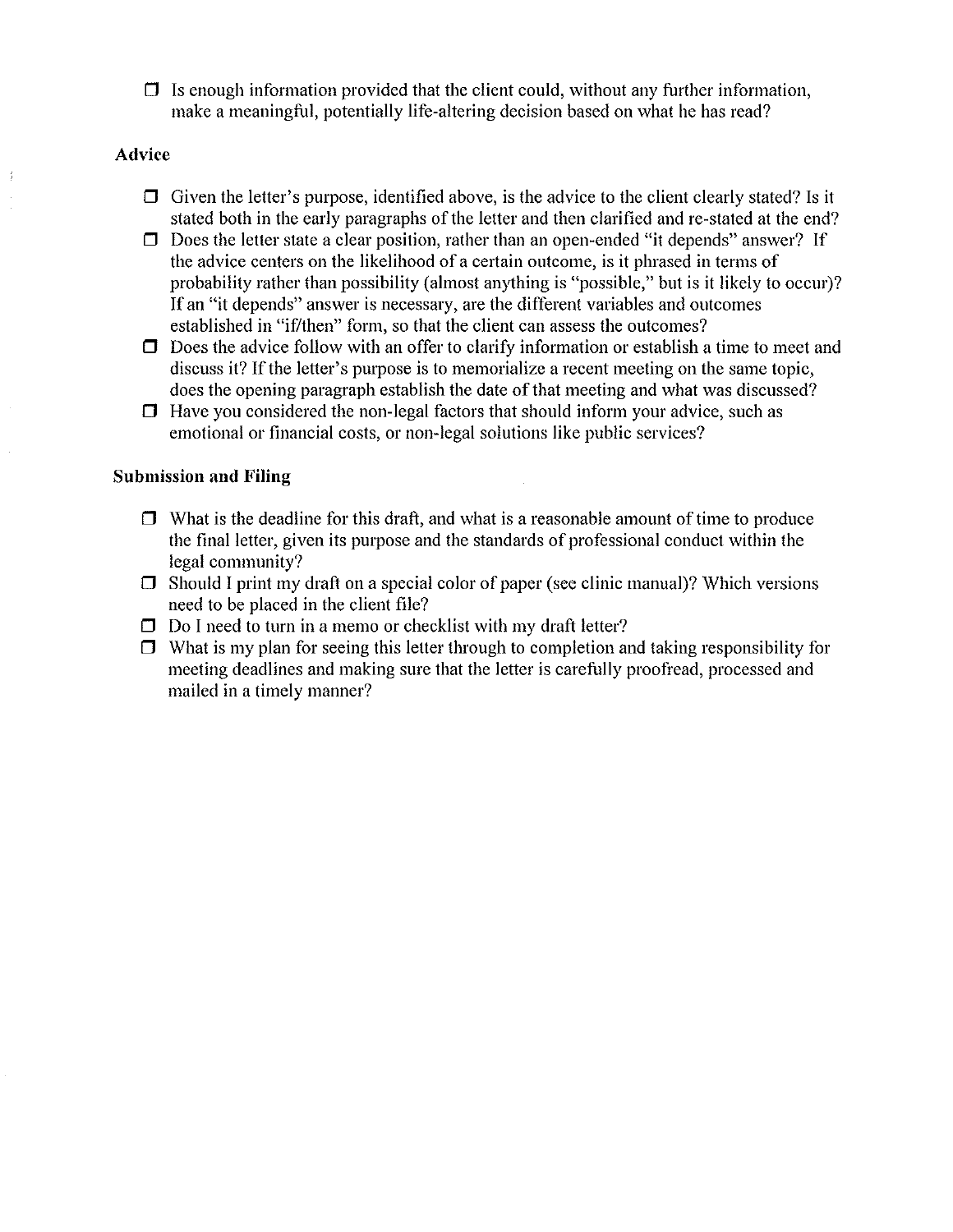## Tailored Transfer Exercise 3: Casebook Topic to Exam Answer (Generic)

*Referenced in:* Tonya Kowalski, *True North: Nm'igatingfor the Transfer ofLearning in Legal Education,* 36 Seattle U. L. Rev. \_ (Fall 2010).

#### **Introduction**

The purpose of this exercise is to help you to focus what you have learned in this module on

[example: anticipatory repudiation] and apply it to your upcoming examination. Recall that classroom discussion designed to develop not only blackletter rules and theoretical applications, but also critical thinking about the legal system, public policy, and even the moral implications of different legal rules and applications. In contrast, timed, in-class law school exams are designed to test almost exclusively the blackletter rules and their range of potential applications to different fact scenarios.

Sometimes, take-home exams ask for more policy-oriented discussion because of the greater time allowed. They typically do not call for advocacy because they require objective analysis rather than persuasive. For purposes of exams, professionalism comes into play in terms of your preparation and competence, quality of presentation (dependent on test conditions, of course), and adherence to honor code rules, including plagiarism concerns. Be sure to clarify these expectations with your professor.

#### Type of exam and expectations

- $\Box$  Is the exam a timed, in-class exam or a take-home exam? Multiple-choice or essay? Open or closed-book?
- $\Box$  Depending on the length of time permitted and whether the exam allows notes or books to be open, does the professor expect citations to authority?
- $\Box$  If the exam is a longer one, such as an open-book take-home exam, should I discuss policy and philosophical considerations in addition to the blackletter analysis?

#### Compiling the rules and exceptions

- $\Box$  What are the primary sources of law for this subtopic? Do they come from a uniform or model code, like the *UCC*, then further explained and modified by case law? Exclusively from the common law? Does my professor rely on the Restatement in this area of law as a source of common-law rules? Ifso, how do the Restatement and case law rules compare and contrast?
- $\Box$  Does my outline clearly list each major rule in this section and identify its exceptions? Have I drawn rules from the different sources identified above? Where they contrast, do I explore under what circumstances they apply, or how the changes in the rule can affect the outcome?
- $\Box$  Which cases provide examples of the application of each rule and exception? What is the basic fact/holding/rationale description for each major case?
- $\Box$  Did my professor discuss cases that were not covered in the textbook? Are they woven into my outline now? Do I need to go download and read those cases to understand what was discussed in class?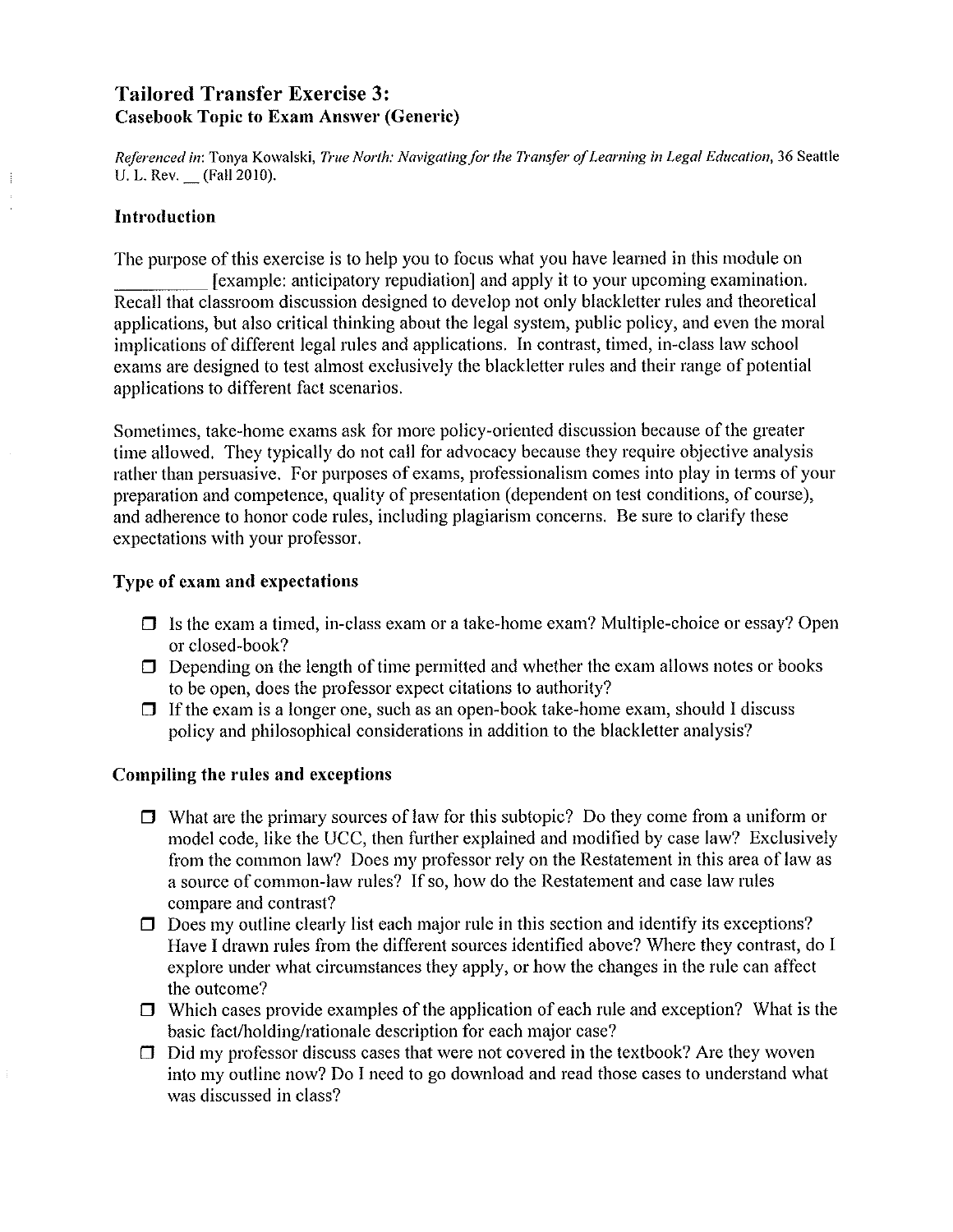$\Box$  Does the textbook discuss cases that we did not cover in class? (Unless the professor states otherwise, assume that any material in the assigned reading will be covered on the exam.) If so, have I also digested those rules and applications for my outline?

#### **Spectrums of application**

- $\Box$  For each rule, what are the various applications represented by the relevant cases (and possibly the model code or restatement comments)?
- $\Box$  Using a linear outline, flowchart, or a continuum line (spectrum line), mark which cases identify *positive* examples of [anticipatory repudiation] and which cases provide examples where a court or commentator felt the situation was *not* an example of [anticipatory repudiation]. What made the difference in each case? If the courts applied different rules, be sure to identify the split in authority and learn the difference (e.g. the Third Circuit approach versus the Restatement approach).
- $\Box$  Compare and contrast the positive outcomes versus negative outcomes. What were the determinative facts and rules that decided when [a party's actions] qualified as [an anticipatory repudiation]?
- $\Box$  Identify the hypothetical scenarios discussed in class and in the text. Given what you now know about how the rules have been applied in past factual contexts, how would they probably apply in these hypothetical situations? Where does the hypothetical scenario fall along the spectrum of applications between ["anticipatory repudiation"] and ["not anticipatory repudiation"]? Be sure to concretely compare and contrast to existing cases or commentary.

#### **Organization and presentation for** essay **exams**

- $\Box$  After considering the expectations above, complete some practice exam answers and consider how to make grading easier for your professor:
- $\Box$  Use IRAC formula.
- $\Box$  In a longer, take-home exam, have I clearly identified a topic sentence for each paragraph so that the issue (I) can be matched to the grading rubric? Does the professor want a conclusion/prediction or an open-ended issue statement?
- $\Box$  Have I clearly identified the rule (R) so that it can be matched to the rubric? If there are competing rules, have I identified them and their sources, and analyzed each one? What about exceptions and sub-rules?
- $\Box$  Have I mentioned the names of key cases so that they also can be identified for grading?
- $\Box$  If permitted, have I underlined key legal terms of art and case names to make checkliststyle grading easier?
- $\Box$  If my handwriting is terrible, is there an option to type? Can I use print-style handwriting efficiently?
- $\Box$  If typing, be sure to use an appropriate font type, size, and margins, and determine whether your professor prefers double or single spacing.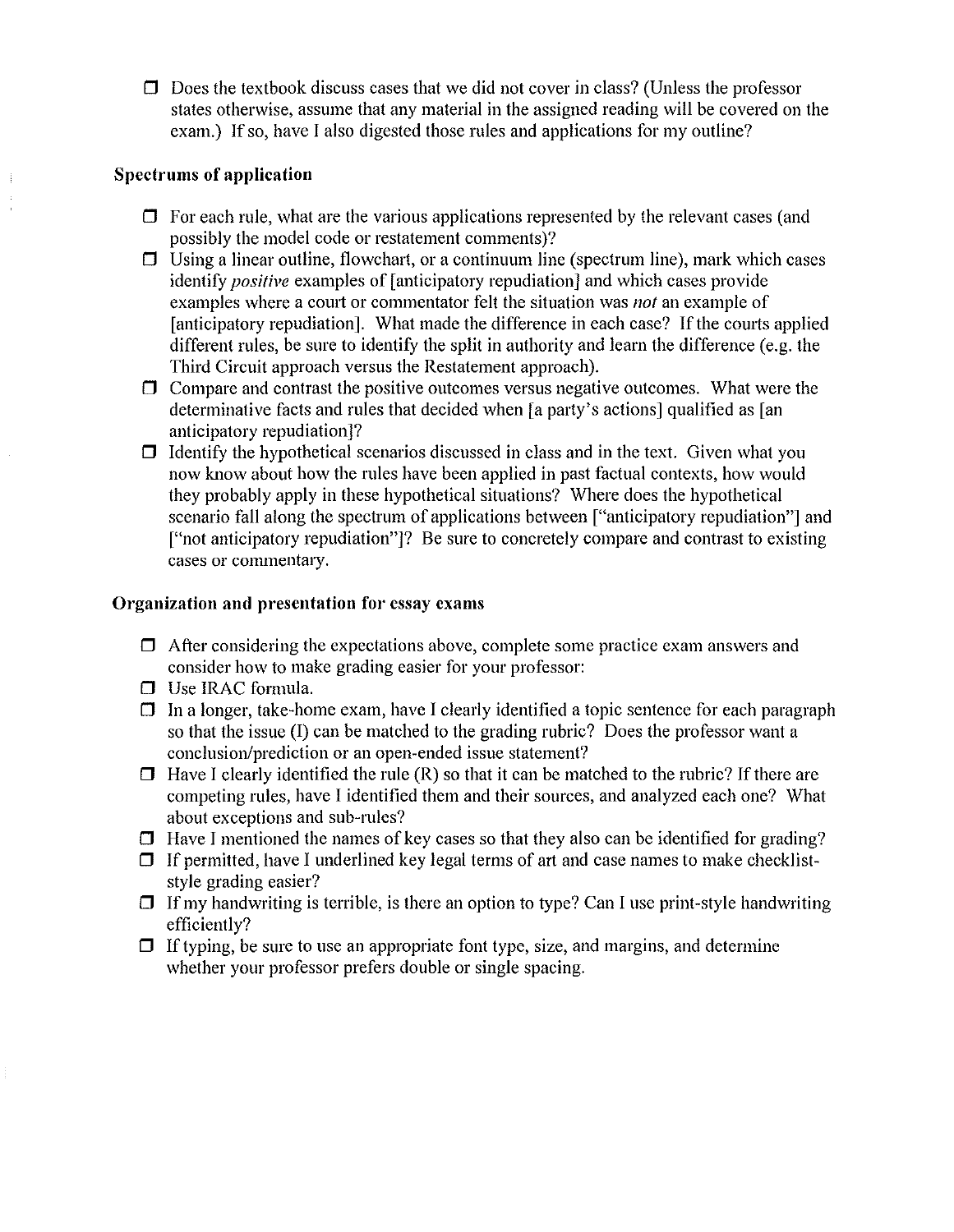## **Select Bibliography**

#### **Building a Bridgc to Everywhere: Improving Transfcr of Lcarning in Law School**

**Aida** M. AIaka, Associate Professor of Law Tonya Kowalski, Associate Professor of Law Washburn University School of Law Topeka, Kansas

#### **Transfcr of Lcarning Gcncrally**

Gary W. Evans, Don G. Marrero, & Patricia A. Butler, *Environmenlal Learning and Cognilive A1apping,* 13 Env't & Behavior (1981)

Robin Fogmty, *The Mind/ul School: How 10 lnlegrale Ihe Curricula* (Skylight Publishing, 1991)

Robin Fogarty, David N. Perkins & John Barell, *How to Teach for Transfer (The Mindful School)* (lRI/Skylight Training & Publishing, 1991)

Robert E. Haskell, *Tramfer 0/Leaming: Cognilion, Inslruclion and Reasoning* (Academic Press 2001)

Sarah Leberman, Lex MacDonald & Stephanie Doyle, *The Trans/er 0/Leaming: Parlicipanls' Perspeclives 0/Adull Educalion and Training* (Gowcr Publishing Co. 2006).

Alex Mm1in & Linda L. Chao, *Semanlic A1emOlJ' and Ihe Brain: Siruciure and Processes,* 11 Current Opinion in Neurobiology (2001)

Anne McKeough, Judy Lupart, and Anthony Marini, *Teaching/or I)'ans/er: Foslering Generalizalion in Leaming* (Lawrence Erlbaum Associates 1995)

David N. Perkins and Gavriel Salomon, *Teaching/or Trans/er,* 46 Educational Leadership 22 (1988).

David A. Sousa, *How Ihe Brain Leams* (3d ed., Corwin Press 2006).

James M. Royer, Jose P. Mestre, and Robert J. Dufresne, *Transfer of Learning from a Modern Multidisciplinary Perspective* (Jose P. Mestre, ed., Information Age Publishing 2005)

*Trans/er 0/Leaming in Professional and Vocalional Educalion* (Vivienne E. Cree & Cathlin MacCaulay, eds., Routledge 2000)

#### **Transfer of Learning in Legal Education**

Aida M. Alaka, *The Phenomenology of Error in Legal Writing*, 28 Quinnipiac L. Rev. 1 (2009).

Mal)' Beth Beazley, *Beller Wriling, Beller Thinking: Using Legal Wri/ing Pedagogy in Ihe "Casebook" Classroom (Wilhoul Grading Papers),* J0 Legal Writing: J. Legal Writing Inst. 23 (2004)

David A. Binder & Paul Bergman, *Taking Lawyering Skills Training Seriously*, 10 Clinical L. Rev. 191 (2003)